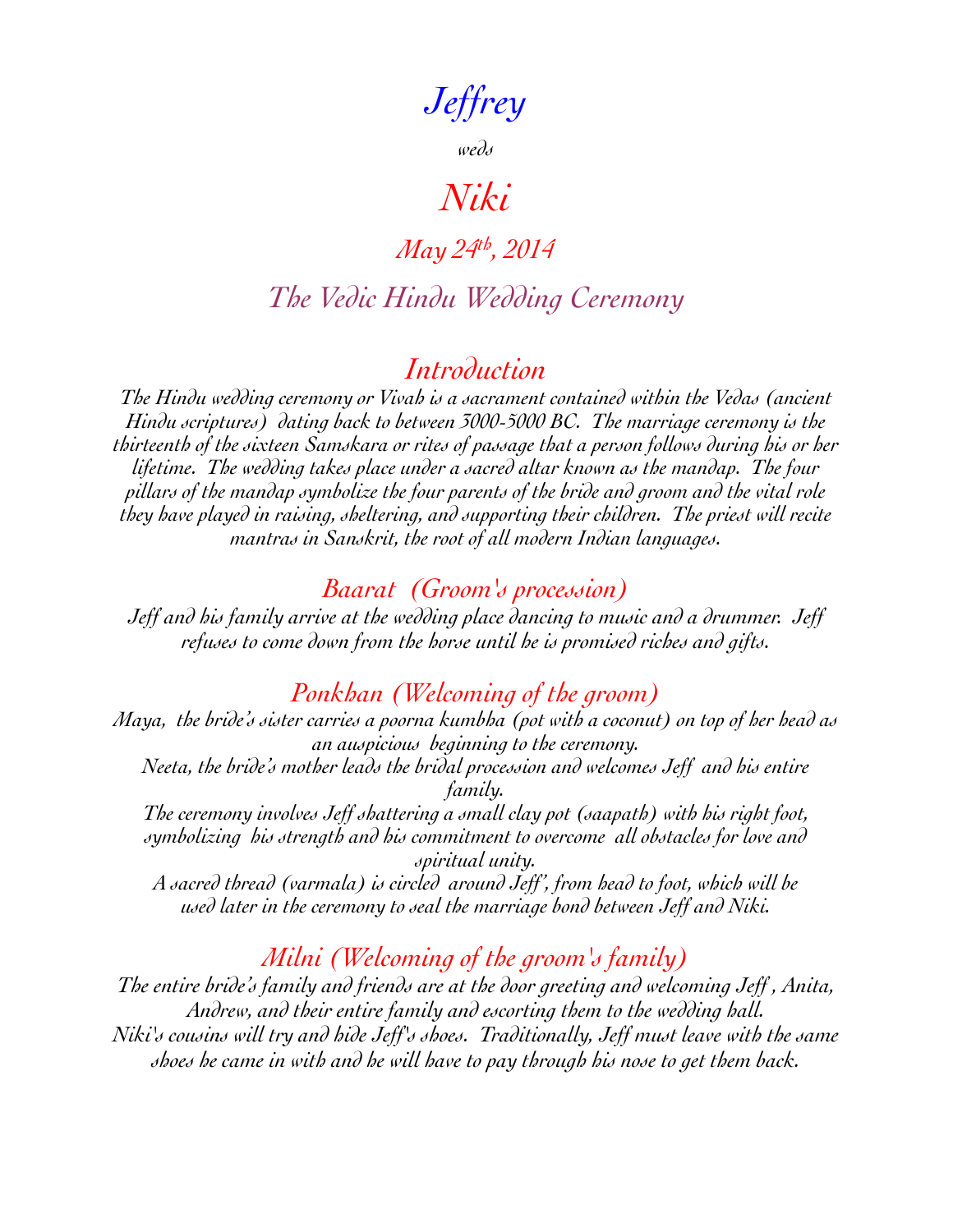*Ganesh Puja (Prayer to Lord Ganesh)*

*Ceremony begins with a prayer (Puja) to the lord Ganesh – remover of Obstacles, who brings eternal peace and an atmosphere of tranquility.*

*Kanya Daan (Giving away the bride)*

*The bride's parents, Neeta and Sanjay give their daughter (Kanya), Niki as the greatest gift on earth (Daan) to the groom, Jeff by placing Niki's right hand over Jeff's right hand. Jeff holds Niki's right hand (Hasta Melap) and they both vow to love, cherish and protect each other throughout their life.*

## *Var Mala and Ganthibandhan (Tying the nuptial knot)*

*The priest places a loop of cotton thread with multiple loops around the shoulders of Niki and Jeff. It is said that although a single thread can be easily broken, many threads together form a strong bond. Similarly, the combined strengths and virtues of Jeff and Niki will create an indestructible bond. The priest ties the wedding knot (Ganthibandhan) as a symbol of permanent union between Jeff and Niki as husband and wife.*

#### *Mangal Sutra and Sindoor*

*Jeff ties a gold necklace of sacred black beads (Mangal Sutra) around Niki's neck and places red powder (Sindoor) on the crown of her forehead as a symbol of his love and devotion to distinguish her as a married woman – his wife. Jeff and Niki exchange wedding bands (blend of the two cultures) as part of the American tradition.*

#### *Mangal Phera (Walk around the fire)*

*This ritual is the most sacred event of the marriage ceremony. The priest lights the Holy Fire and prays to the lord of Fire (Agni) for the couple's love to last as long as fire has existed on earth. With the Fire as their witness, Jeff and Niki walk around the fire four times.*

*Niki's cousin brothers, Rushil, Naavik, Akhil, and Arpan give Niki rice grains, which she hold in her palms and offers to the fire at the end of each round. Jeff leads the first three rounds, and Niki leads the last round. Each round represents the goals of life set forth in the vedas: Dharma (righteousness), Artha (prosperity), Kama (worldly pleasures),* 

*Moksha (spiritual salvation and liberation ). Niki leads the last round signifying her determination to stand first beside her husband in happiness and sorrow..*

*At the end of mangal phera, Niki sits to the left of Jeff signifying she has taken the place closest to his heart. Also, the one who sits down first at the end of the last round will be the domineering partner in the marriage.*